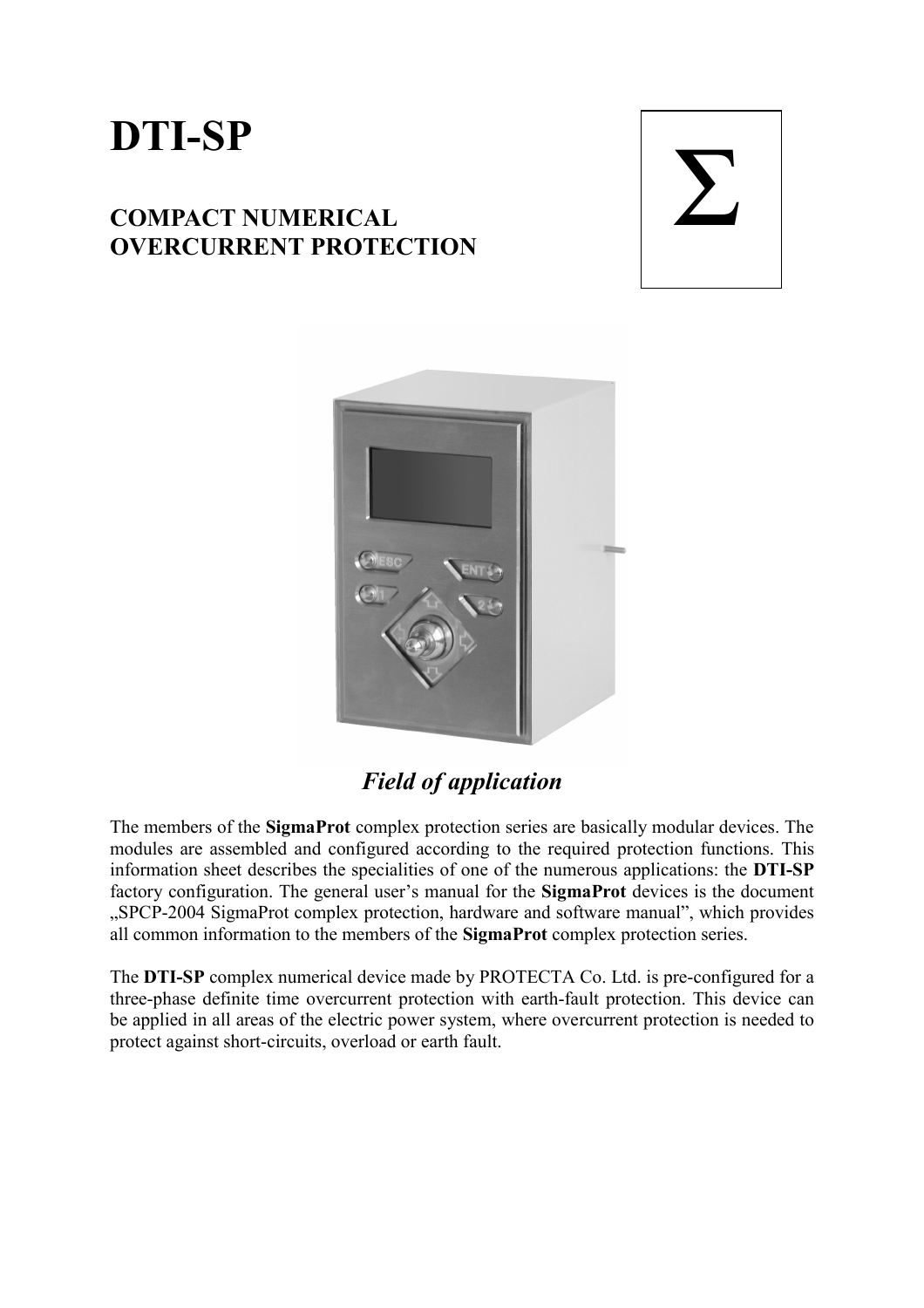#### *Main characteristics*

The main features of **DTI-SP** compact protection are as follows:

The protection part of the complex device implements the following functions:

- three-phase, definite time overcurrent protection, high current setting stage  $(I \gg)$ ,
- three-phase, definite time overcurrent protection, low current setting stage  $(I>)$ ,
- zero sequence overcurrent function, high current setting stage  $(3I_0 \gg)$ ,
- zero sequence overcurrent function, low current setting stage (3Io>), can be set for directional earth-fault protection as well,
- zero sequence overvoltage protection,
- over/undervoltage protection.

Features of the protection functions:

- all functions can be individually switched to be operative or inoperative;
- the setting value and time delay of the functions can be set independently,
- the zero sequence low current setting stage can be set for directional earth-fault protection as well.

Additional features:

- trip matrix,
- PROTLOG equations.

The features of the supervisory and control functions implemented in the device are as follows:

- the supervisory and control functions are implemented in a dedicated processor, located on the Central Processing Unit (CPU) of the device,
- the large graphic LCD realises full-scale local control unit for the bay,
- the supervisory and control functions are as follows:
- control of switching devices:
- local and remote operation,
- interlocking functions,
- generation of status signals,
- event logging,
- protective command transmission,
- communication with the intelligent graphic display,
- transmission of protection signals to the supervisory and control system,
- transmission and execution of commands from the supervisory and control system,
- receipt of commands from the graphic LCD and their execution.
- Continuous and cyclic self-check functions are implemented; the supervision is extended to the current transformer circuits and to the trip circuits as well.
- The same software configuration is loaded in all configurations of the device. The individual functions of the software are to be set by parameters according to the requirements. The versions are basically determined by the hardware configuration.
- The integrated event recorder can store up to 50 evaluated events and up to 300 digital events with 1 ms time resolution.
- An integrated real-time clock is implemented with battery supported RAM. The clock can be synchronised by external PC or by the supervisory and control system, and additionally a Word Time Synchroniser (GPS-OP) produced by PROTECTA Co. Ltd can be ordered optionally.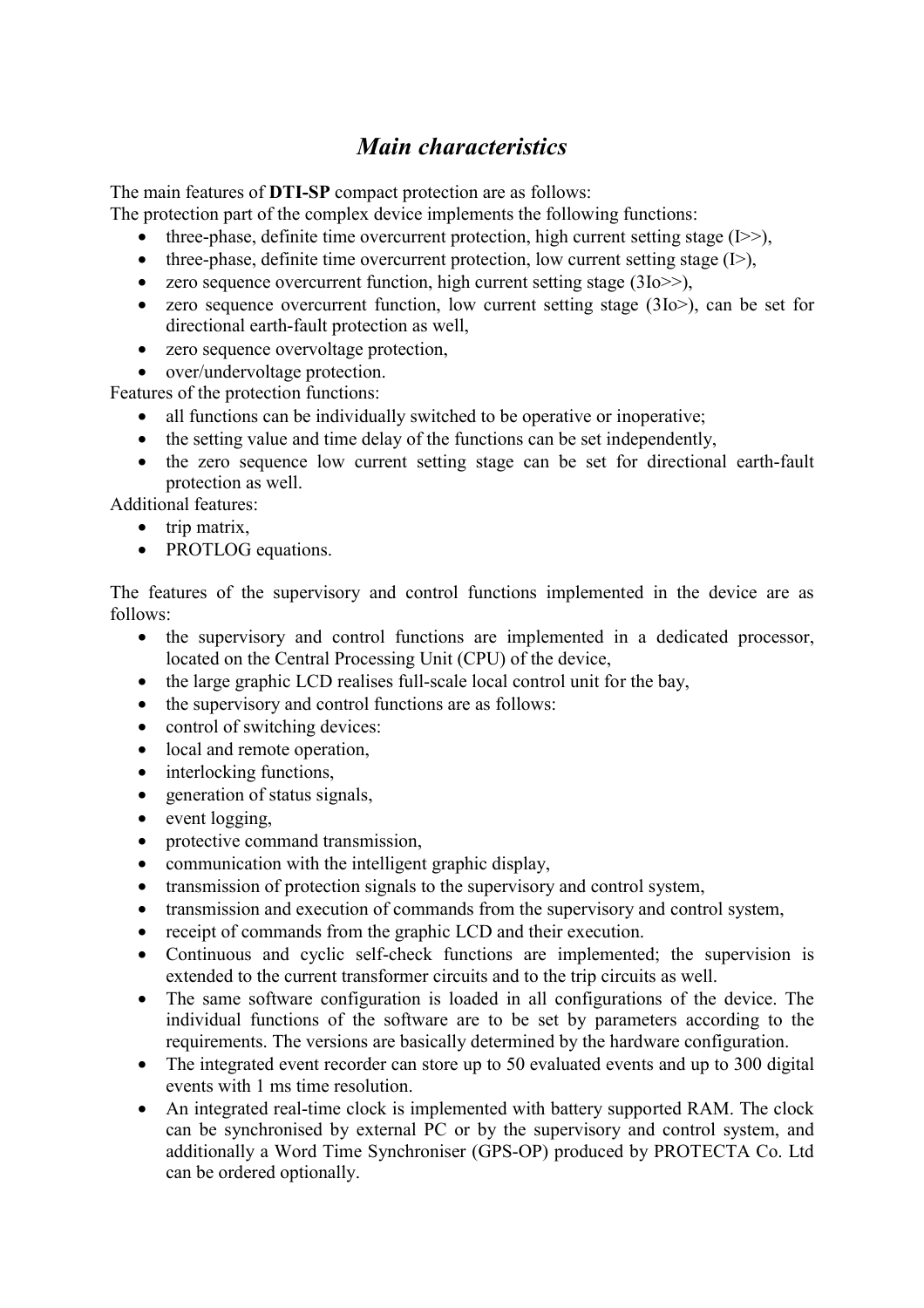- The integrated disturbance recorder of the CPU module can store up to 11 records, the total time of which is about 10 s.
- The device implements several measuring functions based on the available analogue signals.

### *Main hardware features*

The **DTI-SP** complex digital overcurrent protection is a full numerical system, based on powerful microcontrollers. Within the limits of the hardware the functions and the versions are determined by the software.

The different hardware versions of the device – with identical software – cover practically all usual protective functions of the medium voltage part of the electric power system.



*Figure 1 Zero sequence directional OC function* 

*Technical data* 

| General technical specification see in SigmaProt system information sheet |
|---------------------------------------------------------------------------|
| Type tests see in SigmaProt system information sheet                      |
|                                                                           |

Design and sizes see in **SigmaProt system information sheet**

| Parameter                                                                                        | Range                  |
|--------------------------------------------------------------------------------------------------|------------------------|
| Phase overcurrent protection                                                                     |                        |
| Setting of the low current setting stage related to the CT 20 to 2500, step 5 $\frac{8}{10}$     |                        |
| rated current                                                                                    |                        |
| Setting of the high current setting stage related to the CT $\vert$ 20 to 2500, step 5 $\vert\%$ |                        |
| rated current                                                                                    |                        |
| CT primary rated current related to 1A or 5A secondary 20 to 2500, step 5                        |                        |
| value                                                                                            |                        |
| Selective time delay of the low current setting stage                                            | 0 to $60000$ , step 10 |
| Selective time delay of the high current setting stage                                           | 0 to 60000, step 10    |

#### *Setting ranges:*